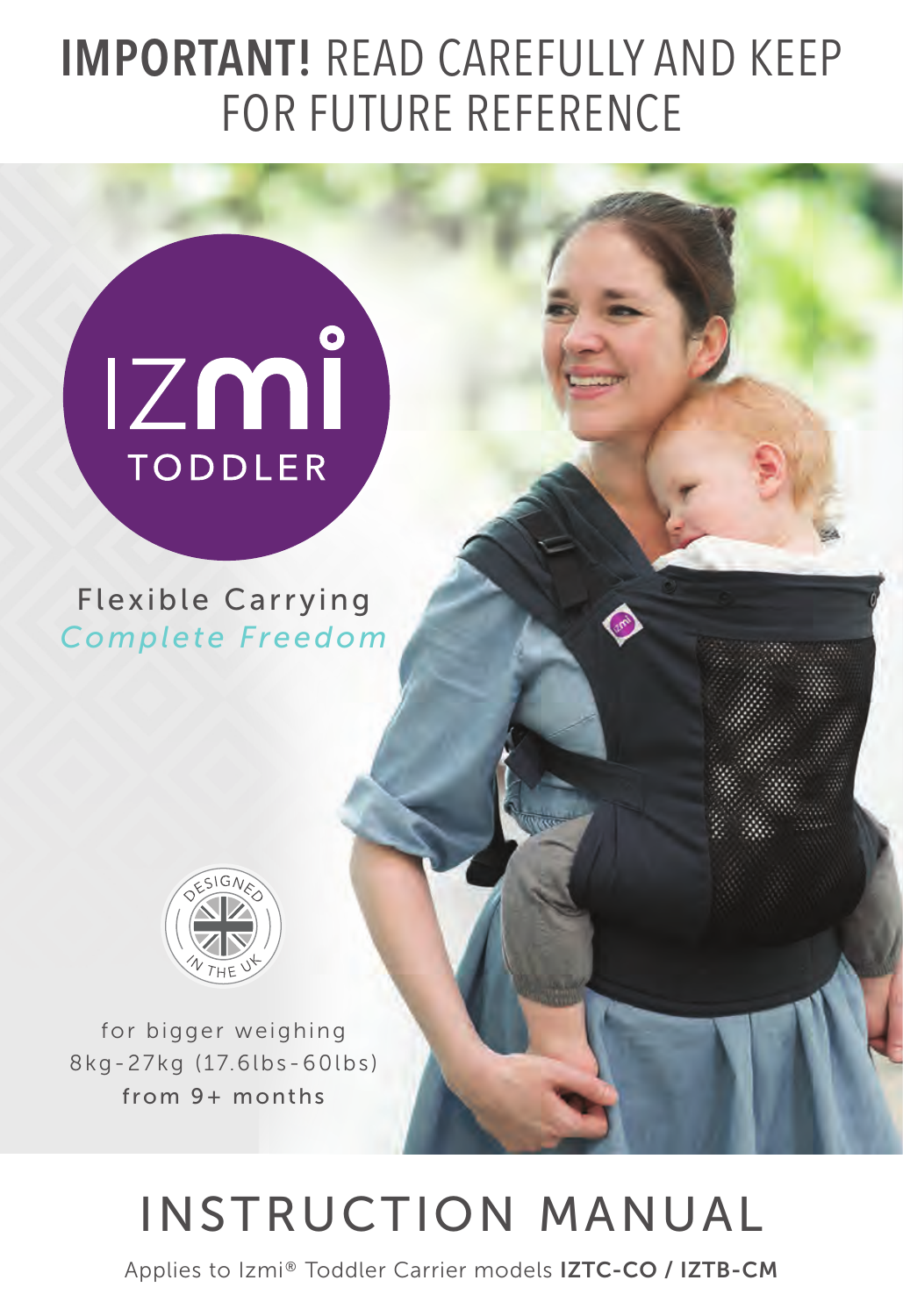# Your Izmi® Toddler Carrier Contents

All the simplicity and intimacy of a wrap with the ergonomic support and comfort of a soft structured carrier.

Important Information: Please read this instruction manual carefully before you use your Izmi® Toddler Carrier. More information, advice and videos can be found on our website www.izmibaby.co.uk

This carrier is suitable for use with bigger babies and toddlers from 8kg-27kg (17.6lbs-60lbs). The width of the carrier seat can be adjusted as needed to ensure a good fit at all stages.

### To Ensure Your Baby's Safety:

- Always follow the quidelines for safe carrying (see page 11 for further information).
- When using the carrier continue to monitor your child at all times.
- Be aware of hazards around you whilst using the baby carrier; avoid heat sources, hot drinks and unsafe environments.
- Stop using the carrier if any parts are missing or damaged.
- For low birthweight babies and children with medical conditions, seek advice from a health professional before using the product.

#### WARNING! When using your Izmi® Toddler Carrier:

- Your balance may be adversely affected by your movement and that of your child.
- Take care when bending or leaning forward or sideways.
- This carrier is not suitable for use during sporting activities.

Izmi® Toddler Carriers are tested to Safety Standard EN13209:2-2015.

Product Warranty and Registration: Register your Izmi® Toddler Carrier online at www.izmibaby.co.uk

| GETTING STARTED AND THE RESERVE THE RESERVE THE RESERVE THAT A RESERVE THE RESERVE THAT A REPORT OF THE RESERVE THAT A REPORT OF THE RESERVE THAT A REPORT OF THE REPORT OF THE REPORT OF THE REPORT OF THE REPORT OF THE REPO |     |
|--------------------------------------------------------------------------------------------------------------------------------------------------------------------------------------------------------------------------------|-----|
| FRONT CARRY NAMES AND RESERVE TO A RESERVE THE RESERVE TO A RESERVE THE RESERVE TO A REPORT OF THE RESERVE TO A RESERVE THE RESERVE TO A REPORT OF THE RESERVE TO A REPORT OF THE RESERVE TO A REPORT OF THE REPORT OF THE RES |     |
|                                                                                                                                                                                                                                |     |
| SIDE CARRY NAME AND RESIDENCE CARRY                                                                                                                                                                                            | Ι8. |
| BACK CARRY NAMES AND RESIDENCE AND RESIDENCE AND RESIDENCE AND RESIDENCE AND RESIDENCE AND RESIDENCE AND RESIDENCE AND RESIDENCE AND RESIDENCE AND RESIDENCE AND RESIDENCE AND RESIDENCE AND RESIDENCE AND RESIDENCE AND RESID | -9  |
| SAFFTY & POSITIONING<br><u> 1980 - John Stein, Amerikaansk politiker (</u>                                                                                                                                                     |     |

## Flexible Carrying, *Complete Freedom*



# #izmibaby www.izmibaby.co.uk info@izmibaby.co.uk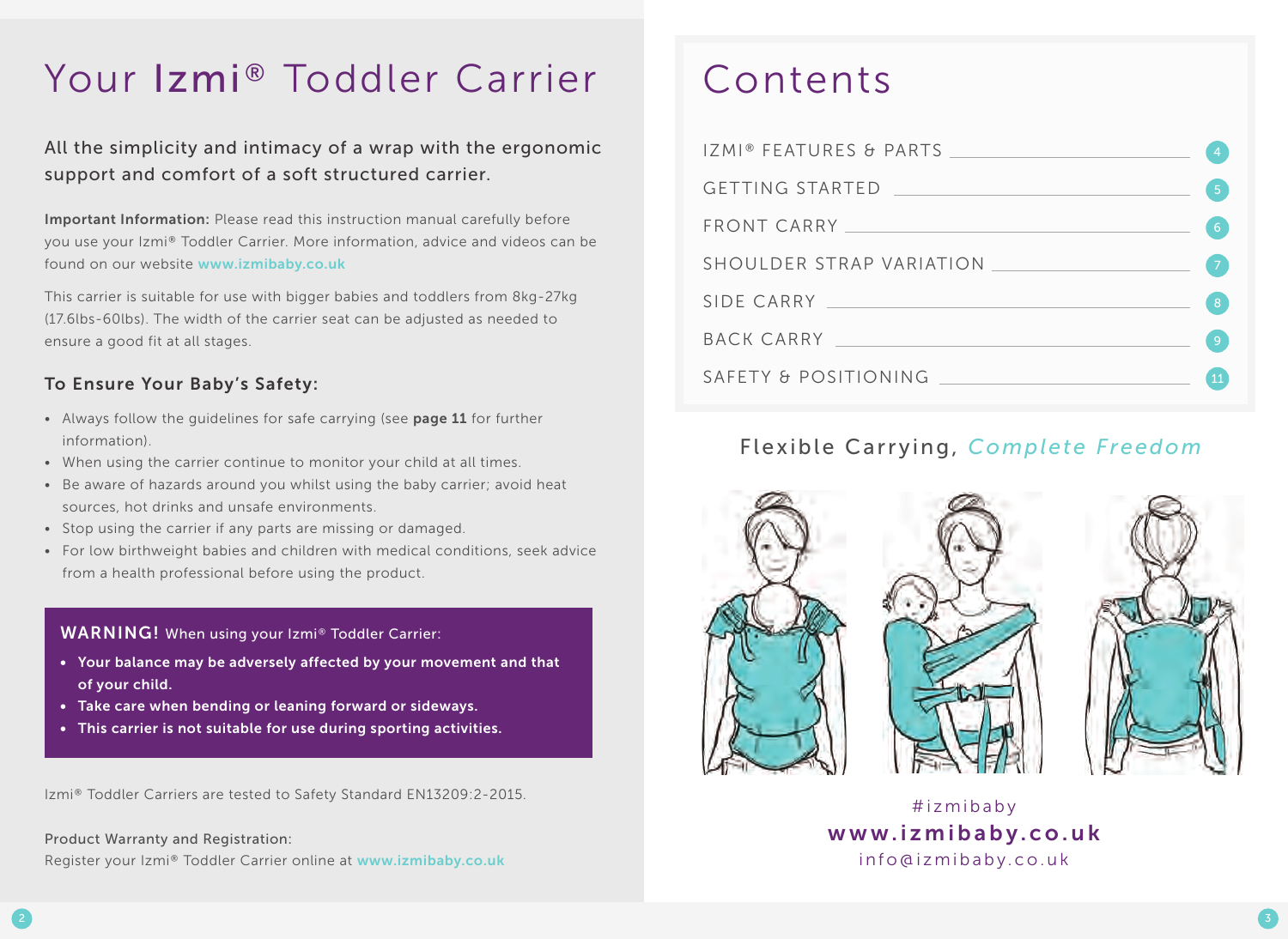# Izmi® Features & Parts Getting Started...

### **1** Shoulder Straps

can be spread wide for optimum weight distribution

### Waistband 2

with hidden seat adjustment system, padded for your comfort

## **3** Dual Adjustable Buckles

for securing the shoulder straps

### 4 Poppers for securing optional accessories

- **5** Shoulder Strap Length Adjusters
- **6** Ergonomic Adjustable Width Seat

### Additional Parts available to purchase:

8 Izmi® Hood Accessory can be removed when not needed

**9** Izmi® Toddler Breeze Carrier Only: Extra-breathable mesh panel

# Removable Component

Please store this carefully:

7 Sternum Strap

can be removed when not needed



Izmi® carriers are incredibly adjustable to fit bigger babies and toddlers, and parents of almost every shape and size. A good fit for parent and toddler will ensure the best support and comfort while using your Izmi® Toddler Carrier.

For further support please visit our website www.izmibaby.co.uk









### 1. Adjusting the seat width:

Lay the carrier flat and face down. Open the hidden pocket in the waistband to reveal the hook-loop width adjustment system. Position the tabs of the carrier seat to fit your baby's size. Be sure to insert the tabs fully into the waistband. Close the pocket and press firmly to secure.

### 2. Adjusting the shoulder straps:

Izmi® Toddler Carriers can be worn with the shoulder straps sitting on top of your shoulders, or with the fabric spread out over your shoulders to distribute the weight more widely. For a snugger, more supportive fit for smaller parents, use the Shoulder Strap Length Adjusters to shorten the straps to suit you.

There are 2 variations of wearing the shoulder straps for front carrying positions; see page 7 for further details.

Izmi® Toddler Carriers come with a removable Sternum Strap. You need to attach the Sternum Strap for use with the Front Carry Variation, and for Back Carries. The Sternum Strap may be detached when not needed.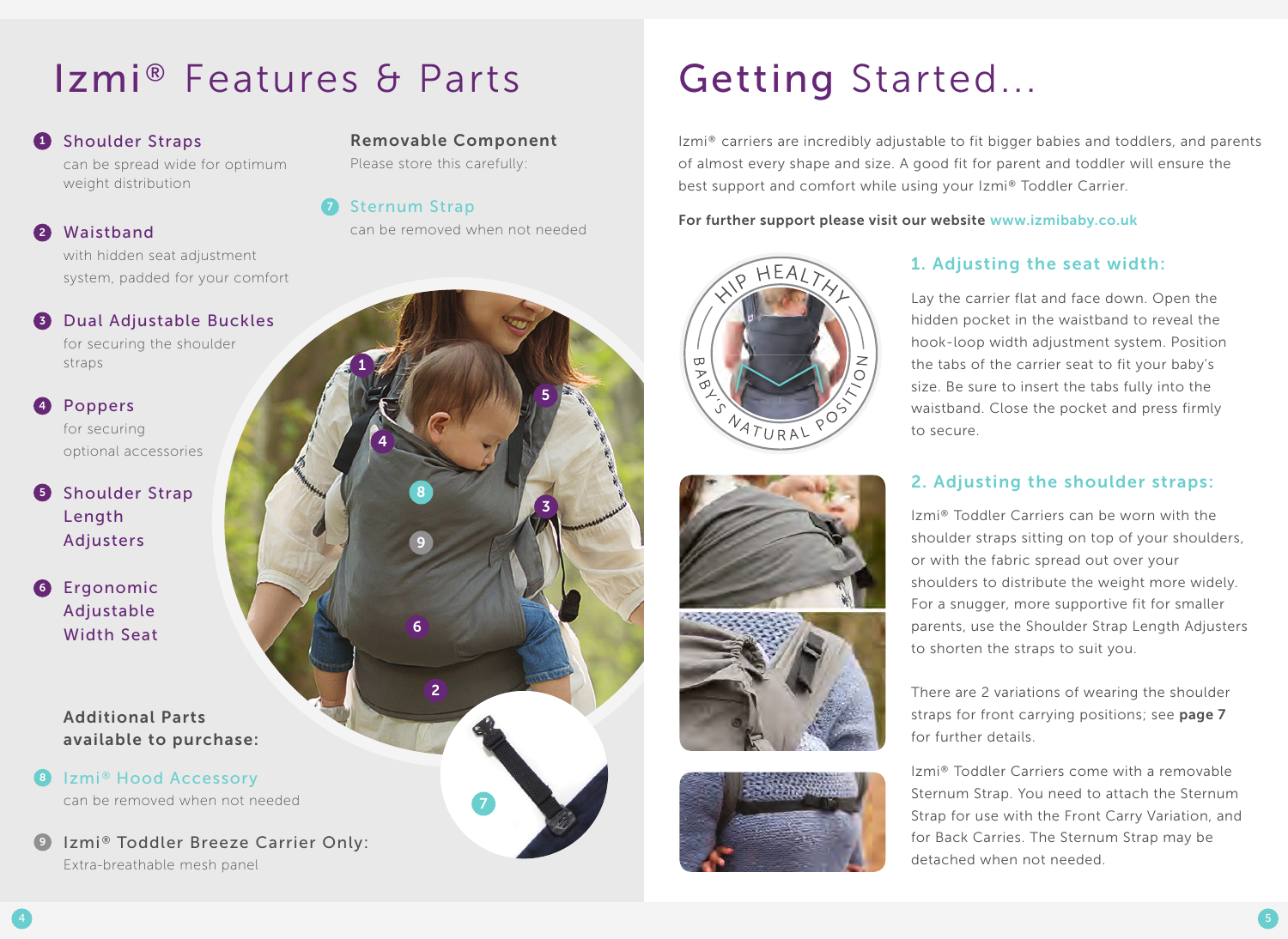# Front Carry

Suitable for bigger babies and toddlers 8kg-27kg (17.6lbs-60lbs).



- Always adjust seat width to fit your baby before you start.
- $\bullet$  Keep at least one hand supporting your baby at all times until the carrier is fully secured.
- $\bullet$  This carrier is suitable for babies and toddlers with full head and neck control only. For sleeping, or when additional head support is needed, you can use the separately available Izmi® Hood accessory.









## To safely remove your Izmi® Toddler Carrier:

Reverse this process, ensuring that you keep your baby held securely against you with at least one hand at all times.

# Shoulder Strap Variation

Suitable for bigger babies and toddlers 8kg-27kg (17.6lbs-60lbs).



5 6

Attach Sternum Strap by sliding on to the shoulder strap.

Follow Steps 1-3 of Front Carry (page 6).





### To safely remove your Izmi® Toddler Carrier:

Reverse this process, ensuring that you keep your toddler held securely against you with at least one hand at all times.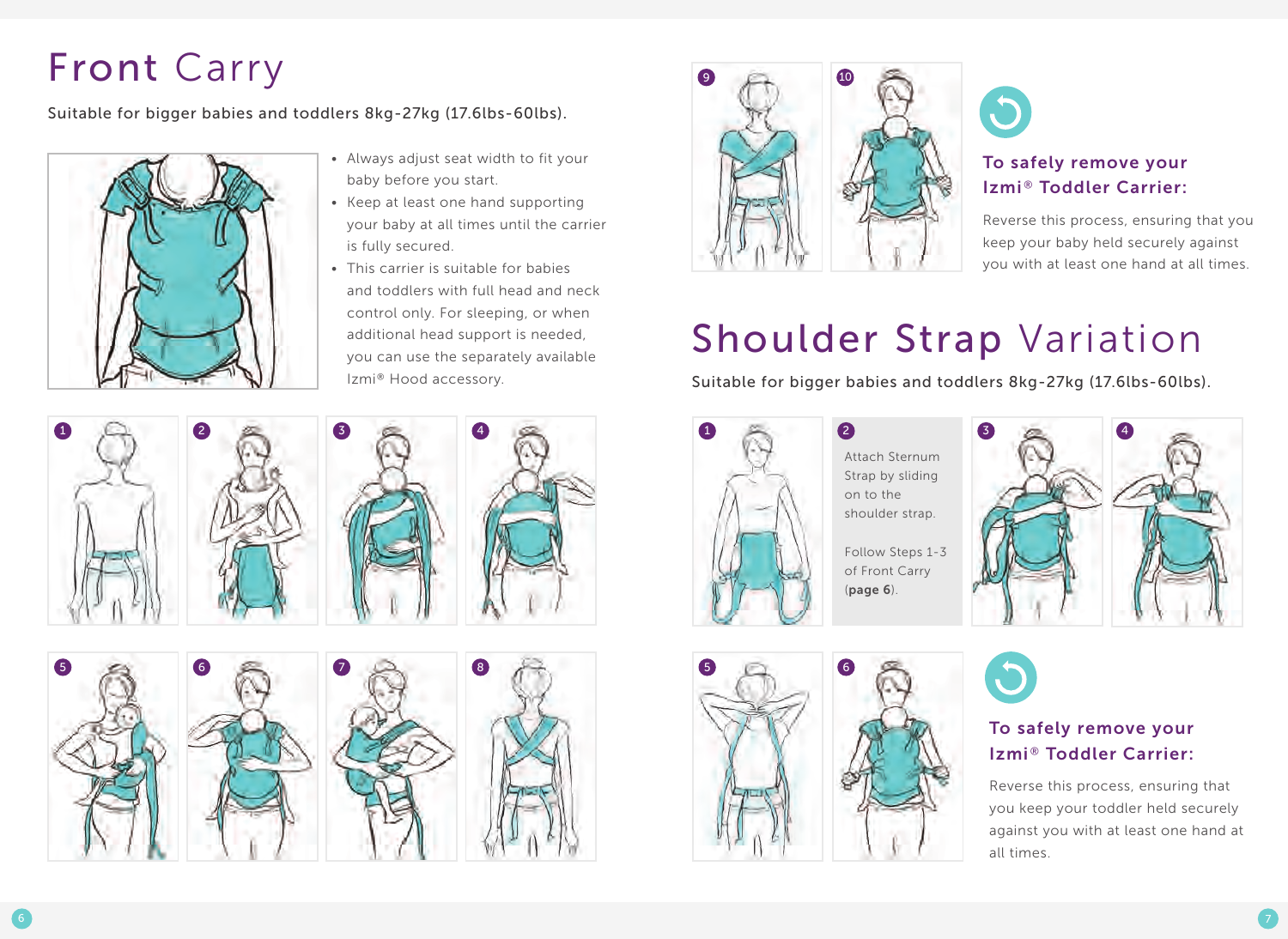# Side Carry

Suitable for babies who can support their head unaided (9m+ approx).



- Adjust seat width to fit your baby before you start.
- The side carry may be positioned on the left or right hip.
- $\bullet$  Keep at least one hand supporting your baby at all times until the carrier is fully secured.



# Back Carry



### To safely remove your Izmi® Toddler Carrier:

Reverse this process, ensuring that you keep your baby held securely against you with at least one hand at all times.

Suitable for babies who can sit unaided (9m+ approx).













- Adjust seat width to widest setting before you start.
- Ensure your baby is supported from falling at all times until the carrier is fully secured.

Practice with someone to help you until you have safely mastered back carrying.



Attach Sternum Strap by sliding on to the shoulder strap.

Follow Steps 1-3 of Front Carry (page 6).

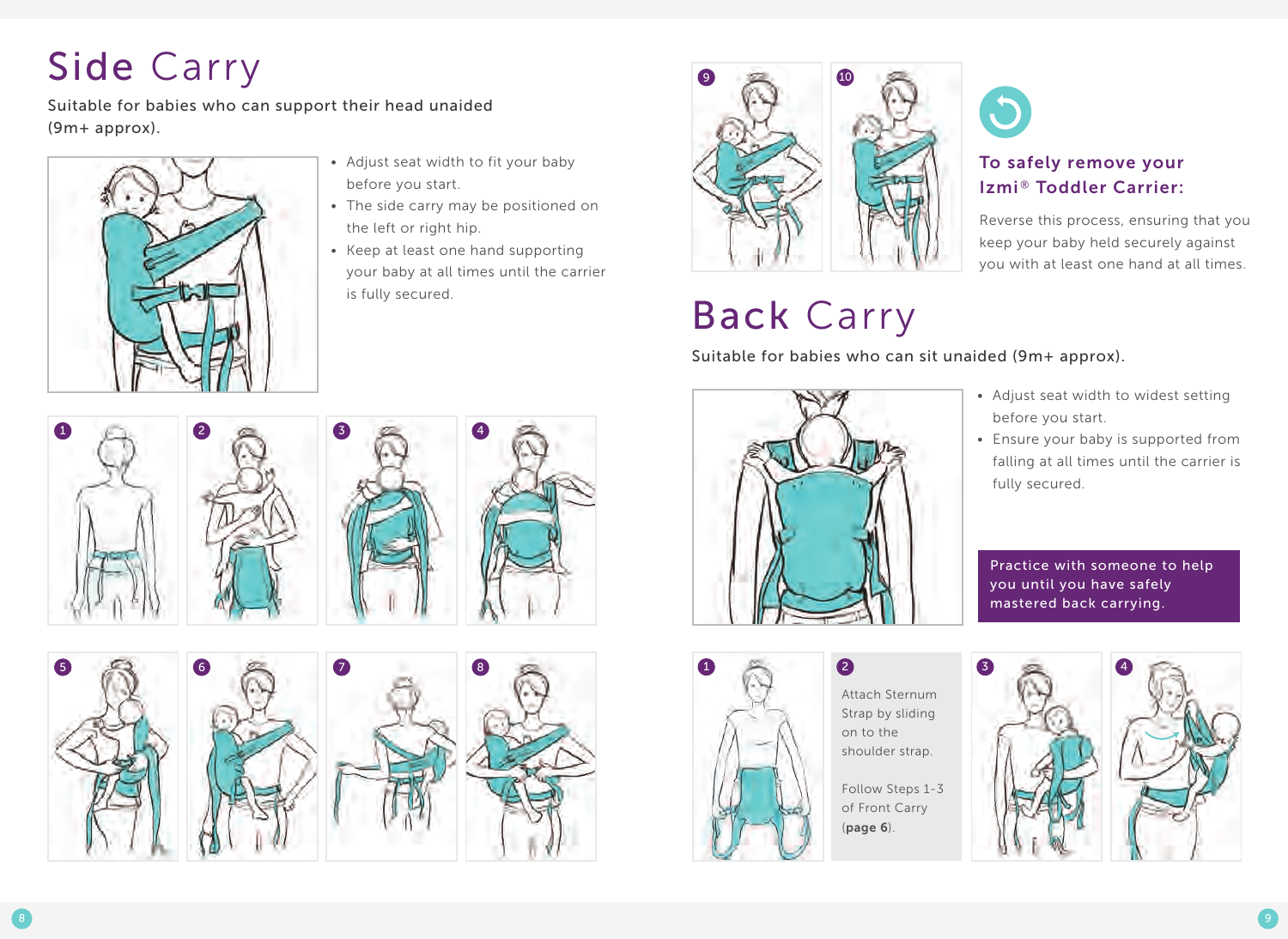





To safely remove your Izmi ® Toddler Carrier:





# Safety & Positioning for all Carrying Positions

**Important Information:** Please read this instruction manual carefully before you use your Izmi® Toddler Carrier. Always ensure that all safety advice is followed and seek advice from a health professional and/or babywearing consultant if you are at all unsure about carrier suitability or your baby's safety. More information, advice and videos can be found on our website www.izmibaby.co.uk

#### To ensure the safety of a baby in a wrap or carrier, always check that the baby's:

#### $\sqrt{\phantom{a}}$  Airways are protected and unobstructed

No fabric covering face. Face and nose visible at all times. Chin is not pressing into their chest.

#### $\checkmark$  Head is supported

Head supported in line with spine. Head remains stable as you move around. Give additional support as needed for sleeping.

# 9999  $\checkmark$  Spine is supported

Carrier is adjusted to prevent your baby from slumping and to give you a snug, comfortable fit. For babies who can sit unaided, ensure that the carrier supports up to their armpits (higher if preferred).

#### Positioning and Comfort:

Good positioning of your child in your Izmi ® Toddler Carrier will make it easier and more comfortable to use. Ensure that all straps are tightened to hold your baby's weight snugly against your body. If your baby can lean away from you or is held too low then carrying will quickly become tiring and uncomfortable. Be aware that all children are different, and react differently when carried in different positions.

#### Carrying Height:

Position your baby at the height that you naturally hold them in your arms, and so that you can easily kiss their head. This will help ensure that your baby's weight is supported with minimum strain and maximum support.

#### Healthy Hip Positioning:

Position your baby with their legs hugging around your body in a natural 'spread squat'; knees higher than hips/bottom and feet lower than knees. Benefits of this position include:

- Recommended for healthy hip development
- Supports good positioning for your baby's pelvis and spine
- Improves ergonomic weight distribution for you, making carrying more comfortable

#### Spine and Pelvis Positioning:

Adjust your carrier to support baby's spine in its natural 'J' shaped curve to prevent slumping. Tilt your baby's pelvis up towards your body; this pelvic tilt helps to relax your baby's spine and will lift their knees up into their natural, hip healthy position.

#### Breastfeeding in your Izmi ® Toddler Carrier:

Your Izmi ® Toddler Carrier may be used as an aid to breastfeeding, provided all safety measures above are followed. To protect the baby's airways ensure that no fabric covers their head or face and that they can breathe freely through their nose at all times. Support their head with your hand or arm as needed. Monitor your baby at all times while feeding, and return them to an upright position as soon as they have finished.

#### Carrying Multiples or Siblings aged 9+ Months:

You may use two Izmi® Toddler Carriers to carry two babies with one baby on the front, and one on the back. Ensure that any baby carried on your back is able to sit unaided, and ask another adult to help you when practising.